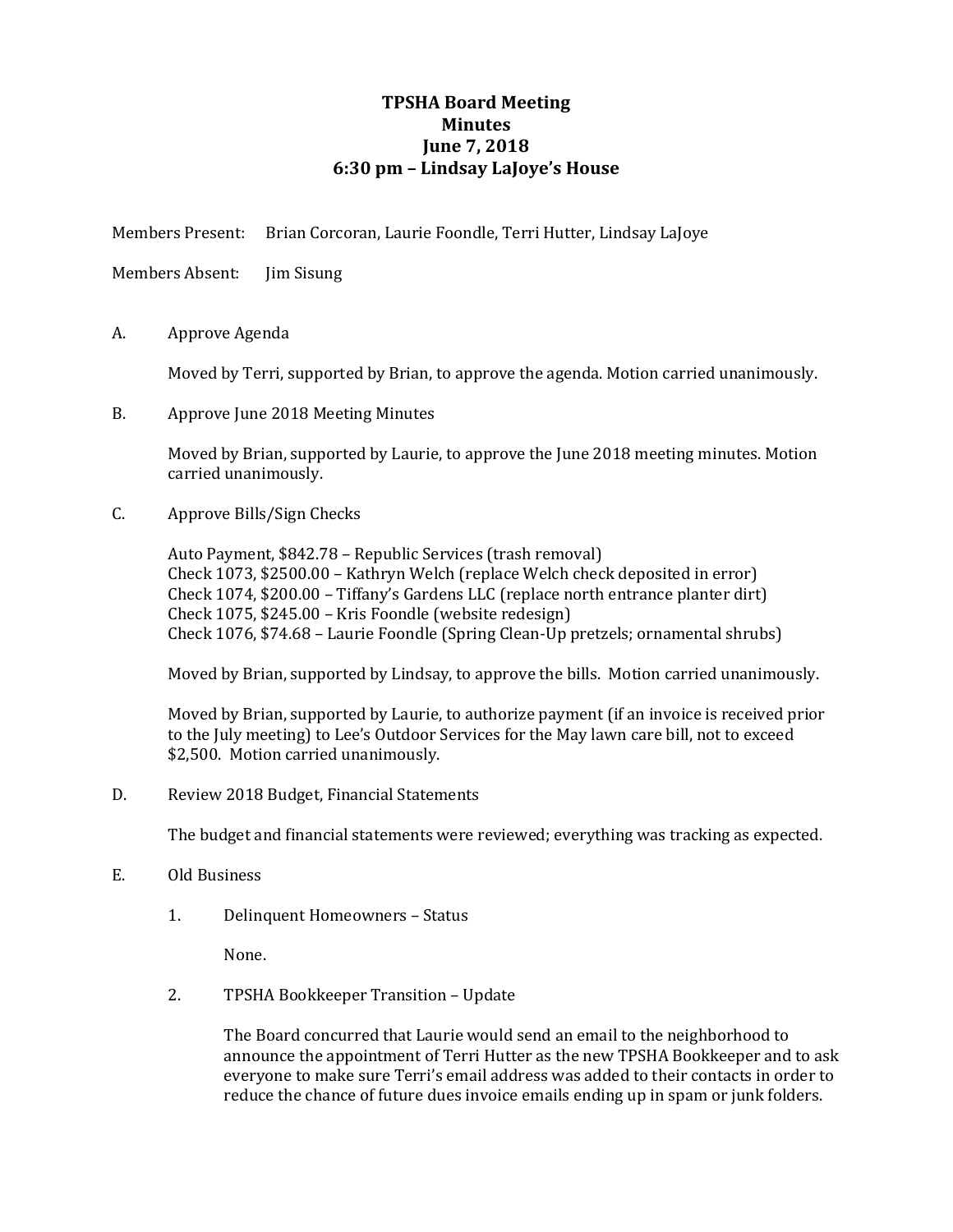3. CD and Money Market Accounts – Update

Terri reported that two new accounts have been set up with Huntington Bank: a 19 month CD in the amount of \$100,000 earning 2.3%, and a money market in the amount of \$25,000 earning 1.5%.

4. Potential Dues Increase – Update

Brian reported that he spoke to both Nature's Garden Center and DK Services for an estimated cost for spring clean-up, including cleaning up and installing mulch at both the north and south entrances, in lieu of homeowners volunteering to do the work. The Nature's Garden estimate was \$2,500 and DK Services' estimate was slightly higher than \$2500. Board members agreed to continue discussion of this topic, with possible action, at the July meeting.

- F. New Business
	- 1. TPSHA Correspondence Homeowner-related Issues

None.

2. Banking Relationships

Terri reported that TPSHA currently had accounts with three different banks. One account was a CD with Chemical Bank, which was maturing this July. The other two banks were BofI Federal Bank (an online bank) and Huntington Bank (a local Saline bank). If Huntington Bank were offering another special promotion yielding a higher interest rate, as was done just recently, she said the Board might want to consider closing the CD at Chemical Bank upon maturity and using that money to open a new CD at Huntington. Brian confirmed the FDIC maximum insured rate is \$250,000 per depositor per bank. Moving the Chemical Bank CD money to Huntington would not put us over \$250,000 at Huntington.

Subsequent to the June Board meeting, Terri learned that Huntington was offering a 19-month CD at 2.5% that was available to TPSHA. It was decided among Board members via email that a new CD in the amount of \$60,000 be opened with Huntington Bank. Terri would contact the bank to initiate the new account.

3. Speed Bumps

Brian contacted both the Saline Schools Transportation Department and DK Services (the Association's snow plowing service). He said neither would have a problem carrying out their functions if speed bumps were installed in the neighborhood. The Board agreed to table further discussion until the July meeting.

## G. Grounds Maintenance

1. Pond Treatment

Brian said the work had been scheduled for today (June 7). He had asked about the situation of the phragmites, but Blue Water Aquatics had not yet responded.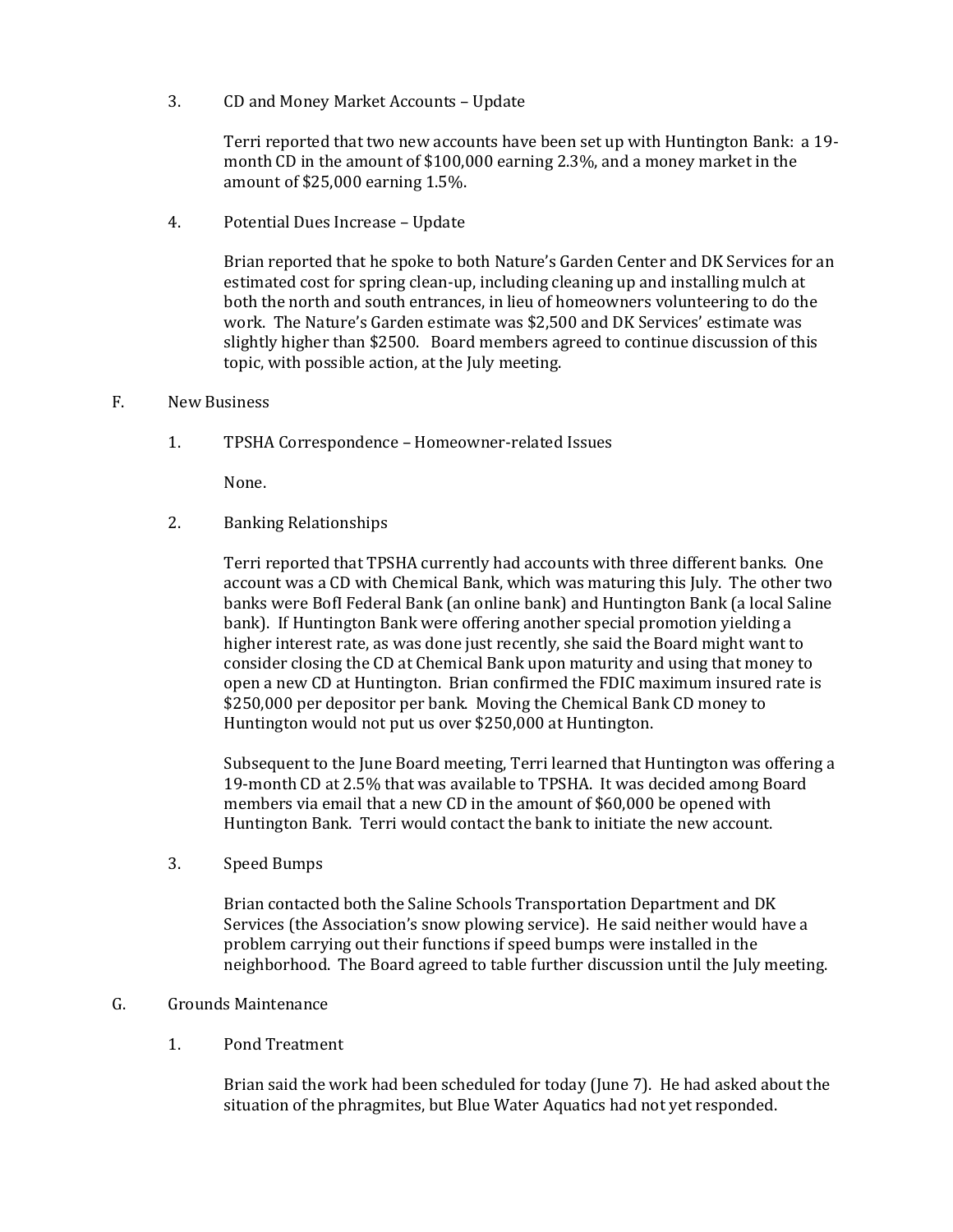2. North Entrance Plantings – Update

Brian stated that Lodi Farms would be coming to look at the two dead plants and replace them.

3. East Pond Clean-up – Update

Brian reported that DK Services still intended to do this work, but that it had been too wet.

4. Inspection of Pillar Caps (Both Entrances)

Brian inspected both pillar caps and found two cracks on the north cap and one crack on the south cap. He attempted to contact Kish Masonry a couple of times; however, they did not respond. Terri said she would email Brian any paperwork she could find related to the original proposal.

5. Road Cracksealing

Brian spoke with Kris Foondle about the necessity of cracksealing neighborhood streets this year. He said Kris walked the neighborhood and did not see significant cracks that warranted sealing. He thought it was wise to hold off on that this year, unless there was a change in condition toward the end of the summer. He suggested that it would be best to continue growing the road fund account.

## H. Open Floor

Lindsay stated that she spray painted the aging utility boxes in her front yard a dark green, after first researching allowable options. She suggested this might be an option to improve the appearance of others in the neighborhood.

Terri said she would look into replacing the aging neighborhood watch signs at each entrance. Lindsay said she would look into No Soliciting signs.

Brian raised the topic of a neighborhood-wide party and said he would be willing to help coordinate something depending on neighborhood interest. He would send Laurie proposed language for an email to be sent to the neighborhood.

Brian wondered about the merits of reaching out to nearby neighborhood associations to inquire about what did and did not work well for them, their annual dues, etc. He said he would look into this.

With regard to the dead pine tree on the radio station property that had fallen behind the Sisungs' yard, Brian said he spoke with Phil Bondie, who said it would be removed.

Terri brought up the fact that this year's Grounds Maintenance budget has money not yet allocated to be spent and asked the Board members to be on the look-out for things that needed sprucing up.

Brian inspected the fence along Textile Road and discovered about 12 boards that could be replaced this year, as well as a couple of posts near the entrance.